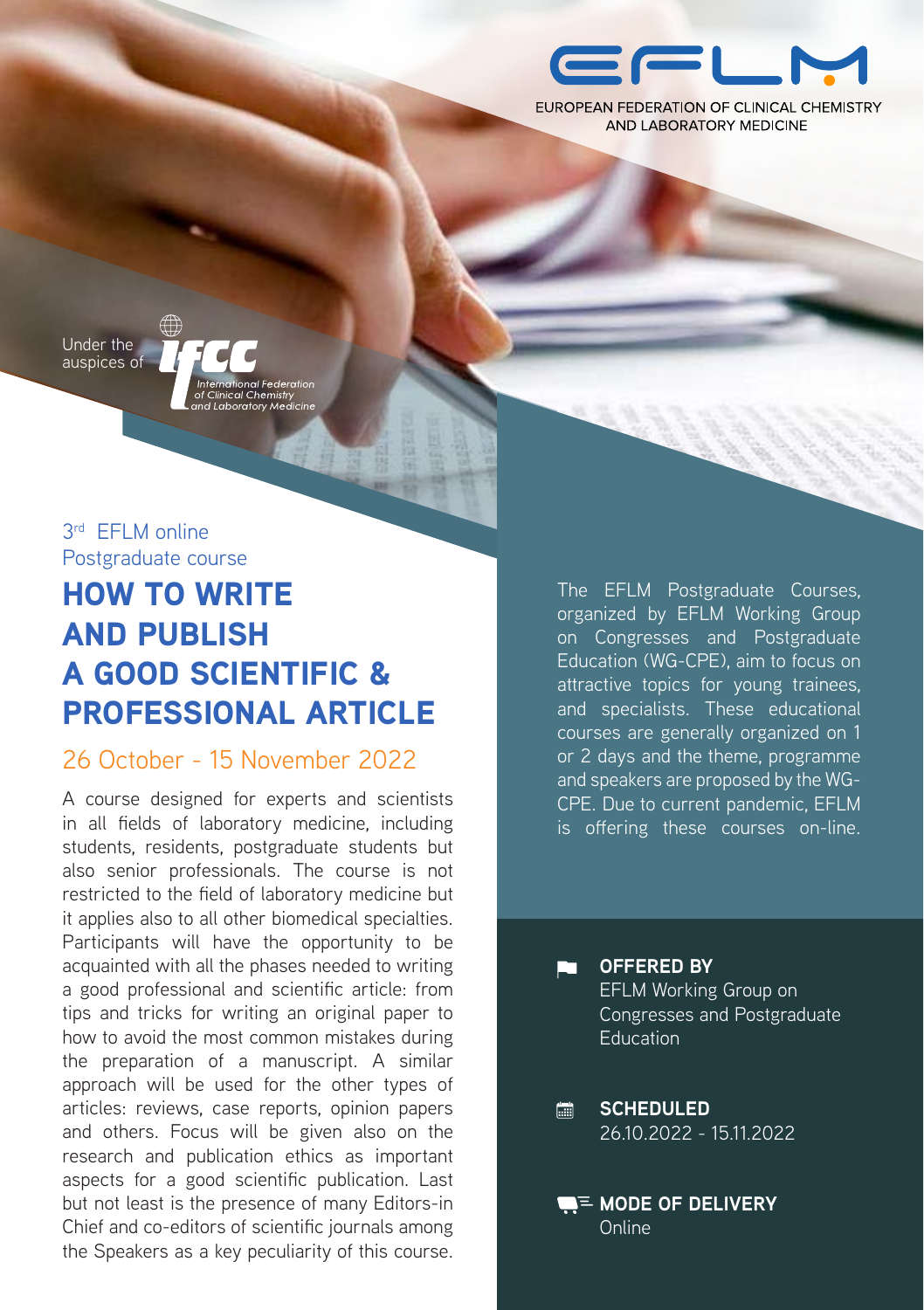# **EDUCATIONAL GOALS OF THE COURSE**

- to teach the basic tips in writing a good manuscript
- to define the importance to focus on the data and the best presentation of data
- to emphasise the value of abstract and title
- to prepare the paper for publication
- to focus on the ethical issues in publication and research
- to define the peer reviewing process
- to present some practical examples and the most common mistakes in practice

# **TARGET AUDIENCE**

Residency students, PhD students, Specialist of LM, Lab. Directors

# **COURSE ORGANIZING & SCIENTIFIC COMMITTEE** Eser Sozmen,

Daria Pašalić

# **INTRODUCTION**

Wednesday, 26 October, 17.00 - 18.00 CET **SCIENTIFIC METHODOLOGY AND STUDY DESIGN** Speaker: Joris Delanghe

Thursday, 27 October, 17.00 - 18.00 CET **RESEARCH ETHICS: HUMAN & ANIMAL STUDIES** Speaker: Emin Kansu

#### **TIPS AND TRICKS FOR WRITING GOOD SCIENTIFIC & PROFESSIONAL ARTICLE**

Friday, 28 October, 17.00 - 18.00 CET **INTRODUCTION, HYPOTHESIS AND THE AIM OF THE STUDY** Speaker: Daria Pasalic

Wednesday, 2 November, 17.00 - 18.00 CET **MATERIAL AND METHODS** Speaker: Daria Pasalic

Thursday, 3 November, 17.00 - 18.00 CET **EFFECTIVE PRESENTATION OF RESULTS: TEXT, GRAPHS, TABLES AND FIGURES** Speaker: Matteo Vidali

Friday, 4 November, 17.00 - 18.00 CET **DISCUSSING THE RESULTS, ADDED VALUE, LIMITATION OF THE STUDY AND CONCLUSIONS. LITERATURE LIST, DEFERENT STYLES IN PRESENTING THE LITERATURE, DORA-STATEMENT** Speaker: Snezana Jovicic

**2. 3.**

**PROGRAMME** Monday, 7 November, 17.00 - 18.00 CET **ABSTRACT AND KEY WORDS** Speaker: Emin Kansu

> Wednesday, 9 November, 17.00 - 18.00 CET **PUBLICATION ETHICS: AUTHORSHIP, CREDIT TAXONOMY, PLAGIARISM** Speaker: Anthony Newman

Thursday, 10 November, 17.00 - 18.00 CET **SPECIFIC TYPES OF ARTICLES: REVIEW ARTICLES & META ANALYSIS** Speaker: Giuseppe Lippi

Friday, 11 November, 17.00 - 18.00 CET **SPECIFIC TYPES OF ARTICLES; CASE REPORT, EDITORIAL, POSITION PAPER AND OPINION PAPER** Speaker: Mario Plebani

# **EDITING AND PEER-REVIEW PROCESS**

Monday, 14 November, 17.00 - 18.00 CET **GENERAL PHASES IN EDITORIAL PROCESS AND COMMUNICATION WITH AUTHORS-EDITING AND PEER REVIEW PROCESS** Speaker: Joris Delanghe

Tuesday, 15 November, 17.00 - 18.00 CET **JOURNAL SELECTION- INSTRUCTION FOR AUTHORS AND COVER LETTER** Speaker: Anthony Newman